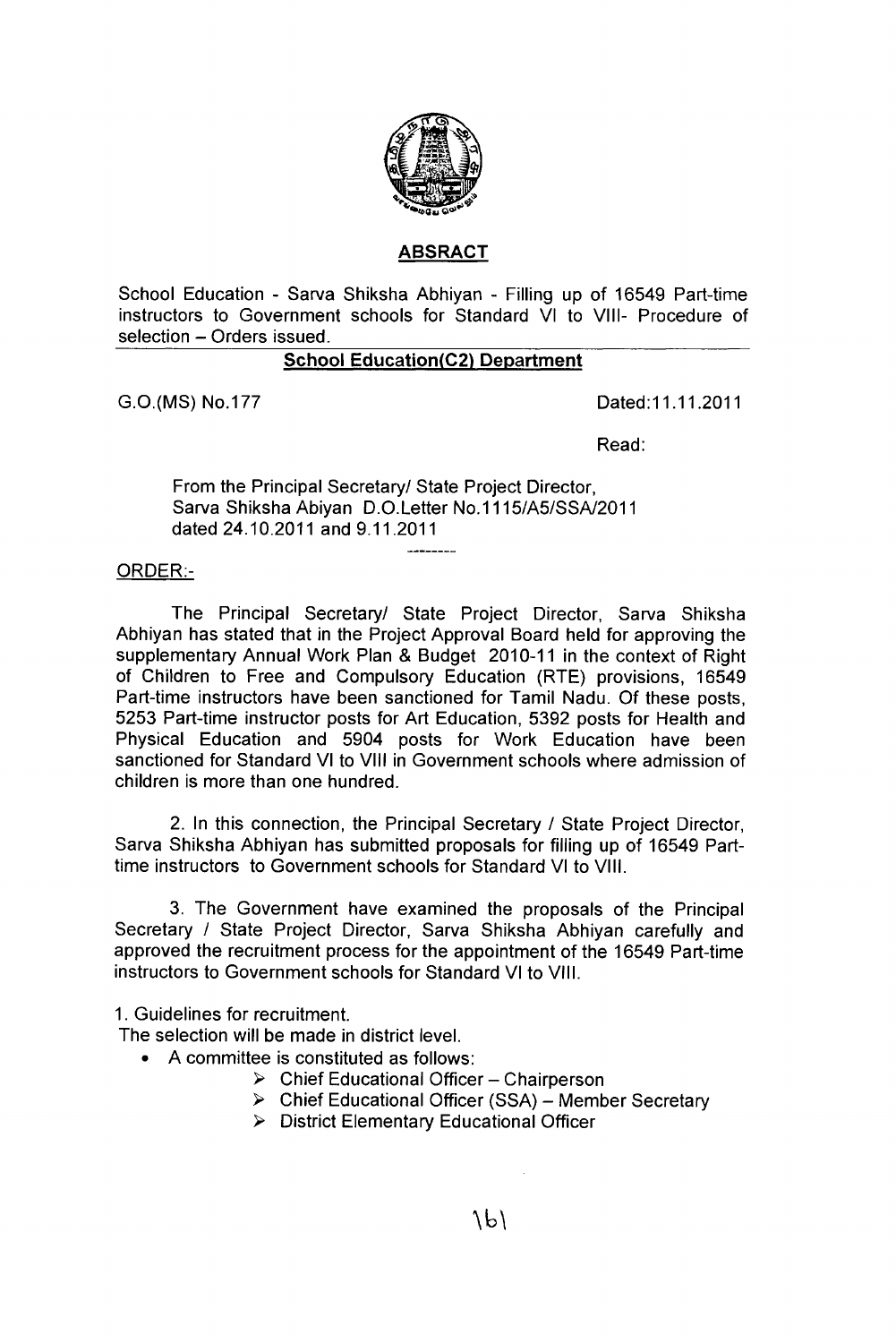- $\triangleright$  District level officer from the district in Health and Physical Education - Specialist concerned for Part Time teacher being selected.
- $\triangleright$  District level Specialist in Art Education Specialist concurrence for Part Time teacher being selected.
- $\triangleright$  District level Specialist for respective work Education -Specialist concerned for Part Time teacher being selected in Music, (Vocal and Instrumental) Sewing, Horticulture, Life skill & communication skill, Masonry & Computer Application etc.
- Chief Educational Officers for High and Higher Secondary Schools and District Elementary Educational Officers for Upper Primary schools will be the appointing authorities.
- Applications for the Part-time teachers to be called for through dailies, media by making wide publicity and also from Employment Exchange.
- The salary of the Part-time instructors will be Rs.5000 per month
- The selection of candidates is to be made based on an interview conducted by the Committee.
- Preference is to be given to the higher qualified candidate in respective trades and fields such as Bachelor's degree where Diploma are also considered.
- Subject to merit being equal, local area candidate and women candidate may be given priority in the selection.
- 10% of candidates may also be selected and kept as waiting list. The life of the list may be for one year or till next selection, whichever is earlier.
- Selection list should be displayed in the Chief Educational Officer's Office notice board and in the Education Department website immediately.
- All the procedures of the selection should be recorded in a separate register and signed by all members and should be kept in safe custody with all the relevant records.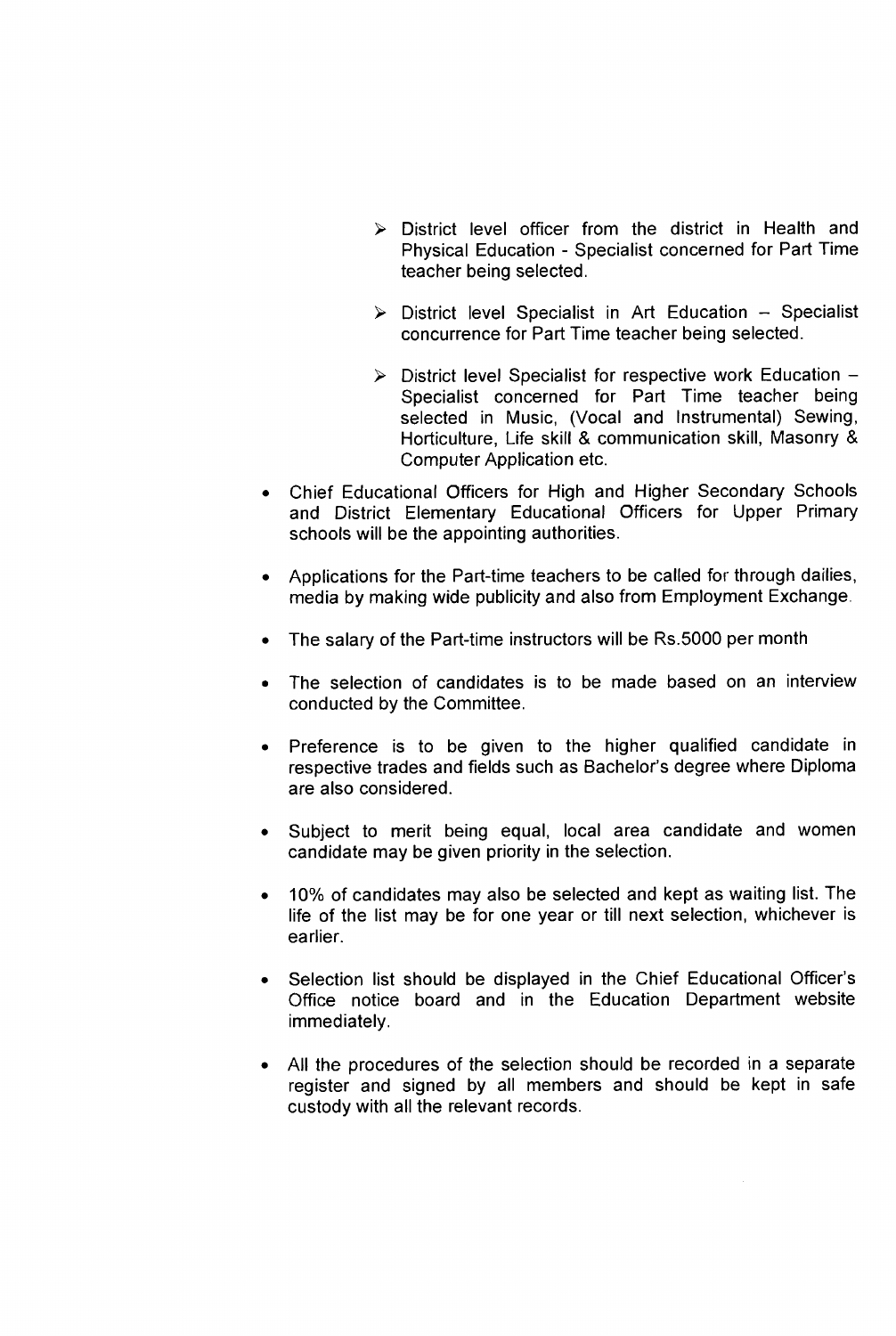2. Information to be recorded in the appointment orders.

- The appointment of Part-time instructors are purely temporary till the completion of the project period.
- The services of the Part-time instructors will be terminated without any notice if not required.
- Except gazetted holidays and Sundays no leave is eligible during period of service for candidates appointed as part-time instructors.
- No increment is eligible during the period of service.
- Considering the quantum of salary fixed and the work in schools Part Time Vocational Instructors now proposed to be selected should be allotted a minimum of 9 hrs of duty per week i.e.,  $\frac{1}{2}$  working day in 3 days per week either  $9.30 - 12.30$  p.m. or 2 to 5.00 p.m. to be fixed by Head of the Institution. Due time table to be formed and given to them well in advance. Part Time Instructors are to work with the children after the school hours like other teachers also following the time schedule given by the Head Masters.
- The incumbents selected may be exempted from attending school during examination and should be asked to compensate by attending the school instead on Holidays i.e., Quarterly, Half yearly and Annual summer vacation to train the children.
- Salaries will be paid to the Part Time Instructors through Village Education Committee (VEC) proportionally after deducting the salaries for the days to which he / she is absent from duty. Proper attendance register should be maintained in the school.

3. Utilization of the services of selected incumbents in schools as Parttime instructors.

- Amount for salary may be released by District Project Co-ordinator (DPC), Sarva Shiksha Abhiyan directly to Village Education Committee account every month following the usual procedure. Head Master of the concerned schools is to draw the salary from Village Education Committee account and pay the salary to them after getting proper aquittance deducting the proportionate salary for the days of absence. The deducted amount should be returned to District Project Co-ordinator then and there.
- A profile / personnel file to be maintained for each Part-Time Instructor by the Head of office in which the date of joining, personnel data, work done, the performance of the work etc., will be recorded in every month and kept with the Head of office. This should be reviewed